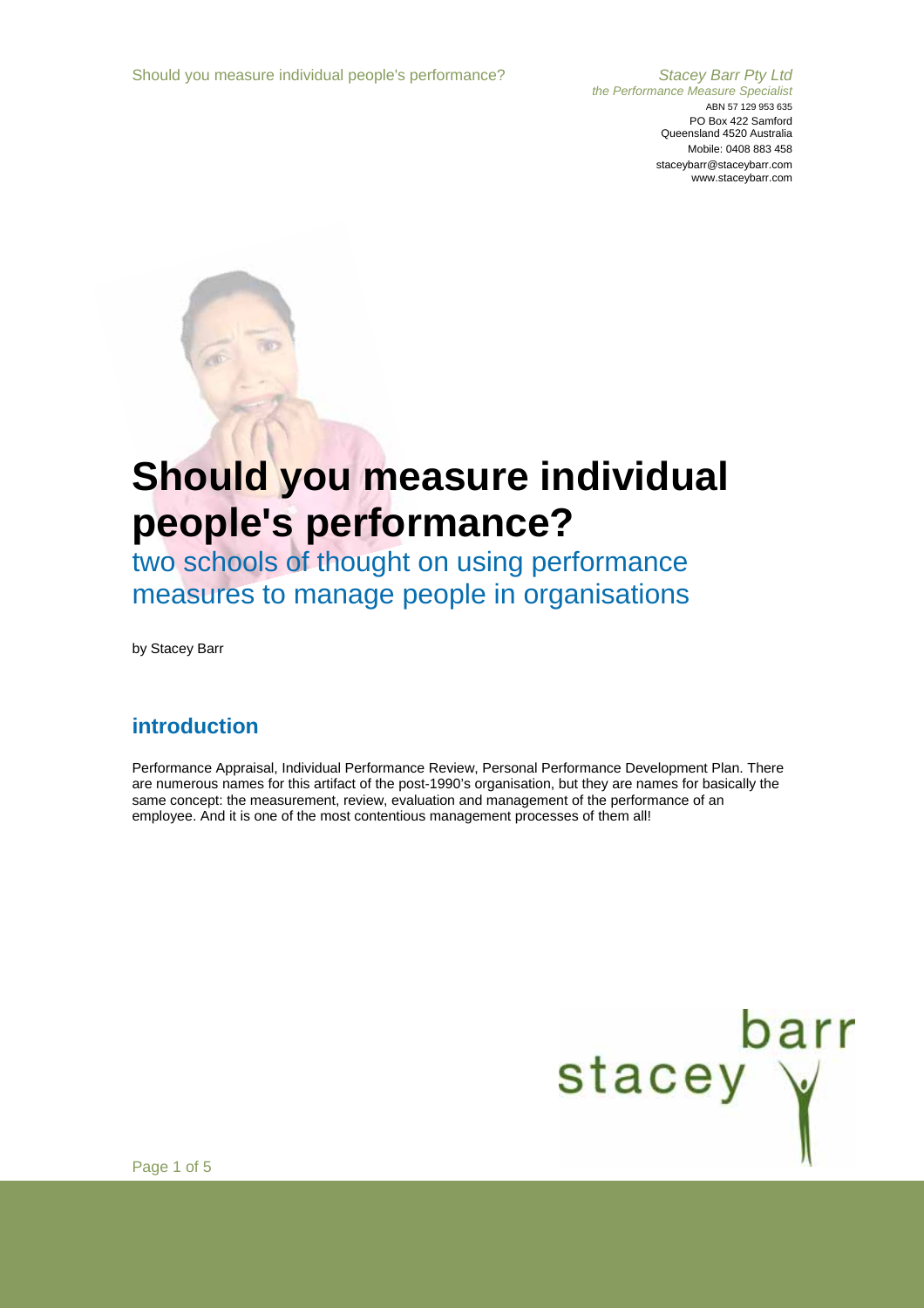# **why organisations do it**

There are many reasons why managers continue to use individual performance appraisals, despite their love-hate relationship with them:

- to motivate staff to perform better, to contribute more to the organisation's results
- to reward and recognise great performers
- to validate decisions to get rid of (or manage) poor performers
- to give staff the opportunity to continually learn and develop
- to make the organisation and its processes perform better
- to inform succession planning and promotion decisions

The intentions behind almost every employee performance management system are good and just. It's about making things better. But are they really making things better, the way most organisations currently design and implement them?

#### **why people are asking for help**

It seems that the majority of organisations will claim they have some kind of individual performance evaluation process, but that it doesn't work the way they want it to. There are some very common criticisms about it.

For one, when they come to doing the evaluation or appraisal, managers don't have much objective evidence about how the person performed, what they really produced or the size of their contribution to team or organisational outcomes. In such cases, the appraisal process leans to shaky subjective impressions of the boss, or a tick-and-flick review of the actions that the person was supposed to take. Objectively isolating the value the person contributed to the organisation is impossible.

Another common criticism is that the appraisal process drives the wrong behaviours. People know they can only be judged on how much they do or contribute, so they try to do a lot, or try to do things alone in order to isolate their contribution from the contributions of others. Outcomes and team work are not the focus, and the organisation actually suffers as a result. Resources are wasted on activities that don't improve business growth or customer service. Conflict and competition arises between employees that should otherwise be collaborating for the betterment of the organisation. This can result in performance actually getting worse, not better. There is a lot of activity, but not much in the way of results. There are a lot of people striving to get quick, local results, but often at the expense of the larger organisation or the long term.

Then there can be the problem where people can't agree on what the performance standards are or should be. They have different ideas about what is possible, about what is achievable, and therefore what can be judged in the performance appraisal process. People don't want to be held accountable for the results they contribute to, because they are not in complete control of those results. And in many instances, the performance appraisal reduces to a check of whether or not activities were completed, as opposed to the size of the impact those activities had on organisational performance.

And, in general, we just don't like criticizing each other, or taking anything away from others. Especially when performance reviews are tied to remuneration, managers can find themselves in an ethical quandary when the numbers say that someone doesn't get their bonus, but their gut feel is that the numbers are missing something more important. People who stick to their performance plans are rewarded, and those that stray from the plan and produce innovative solutions to organisational problems are not able to be rewarded. People who follow the safe road of predictable results are rewarded, and those that make

Page 2 of 5 © Stacey Barr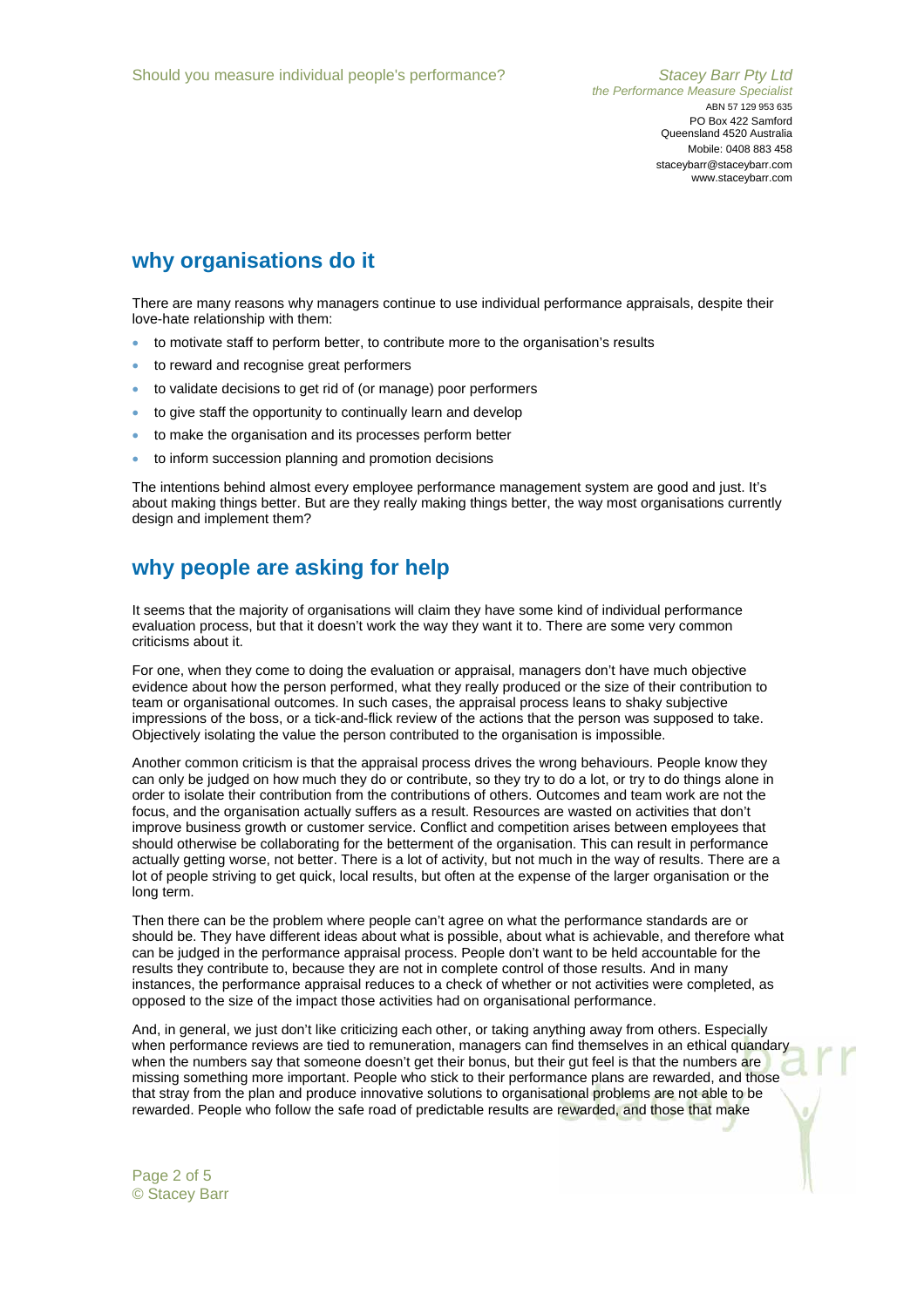stacey Y

mistakes that contribute to organisational knowledge and learning are "performance managed". People whose performance measures achieve targets despite their inaction are rewarded, and those that have diligently monitored, analysed and managed root causes to turn around a bad trend (but which hasn't yet achieved its target) are not rewarded.

Managers conducting performance appraisals are not finding it to be a meaningful process—they are just jumping through the hoops (especially if their organisation has a KPI like % of performance appraisals completed on time). One of the objectives of individual performance appraisal is to develop people, but very few examples exist of where it dignifies people.

Because of all this criticism about performance appraisals, some have put their thinking caps on and tried to come up with improvements or alternatives. What I have found interesting is that the different schools of thought regarding the measurement of people are tied to very different world views, or belief systems. And this affects the success rate of different approaches to performance appraisal in different organisations.

# **the first school of thought: make people work better for the organisation**

People are our most expensive resource. People are our greatest asset. These are the catch-cries of organisations with what Colins and Chippendale (1) might refer to as having an "institutional" worldview.

With this worldview, the leaders of the organisation collectively instil such values as patriotism and loyalty, self-worth, upholding tradition, achievement and success, administration and management, family and belonging. And employee performance management is about making sure that employees are managed just as other organisational assets need to be managed. Just as other organisational assets are owned, so too are the people. The organisation is the subject, the priority organism, and the people are objects, the servants to the organisation.

These organisations, even if with the best of intentions, adopt a controlling relationship with their workforce. At one extreme, employees are almost a consumable, bitten off, chewed up and spat out when they are no longer needed, become difficult to handle or when they are so burned out they can no longer endure the organisation's impact on their lifestyle and health. This dynamic is glaringly obvious in many sales oriented businesses, small businesses whose owners are not capable managers and leaders, or any bureaucracy that is lead by a tyrannical productivity maniac that believes the only information he needs to manage the organisation is this month's and last month's financial results.

At the other extreme of the "institutional" worldview organisation, employees are taken under the organisation's wing and nurtured, supported and developed, but still in a way that serves the organisation's greater purpose. Something like a "father knows best" philosophy presides, and the higher a person is in the hierarchical ranking of the organisation, the more wisdom they are assumed to have, and the better placed they are to know what is best for everyone under their care or command. The military comes to mind as an example of this kind of organisation, and organisations like the mafia, and organisations that are based around a profession like engineering or medicine or law.

Performance management of people in the "institutional" worldview organisation is usually to avoid the risk of carrying people that just don't produce results for the organisation. People will be judged by the results they individually produce, such as sales or on-time project completion or keeping to budget or case loads, and for doing what they were told. But this is not the only type of organisation that exists, and not the only way to manage people's performance.

Page 3 of 5 © Stacey Barr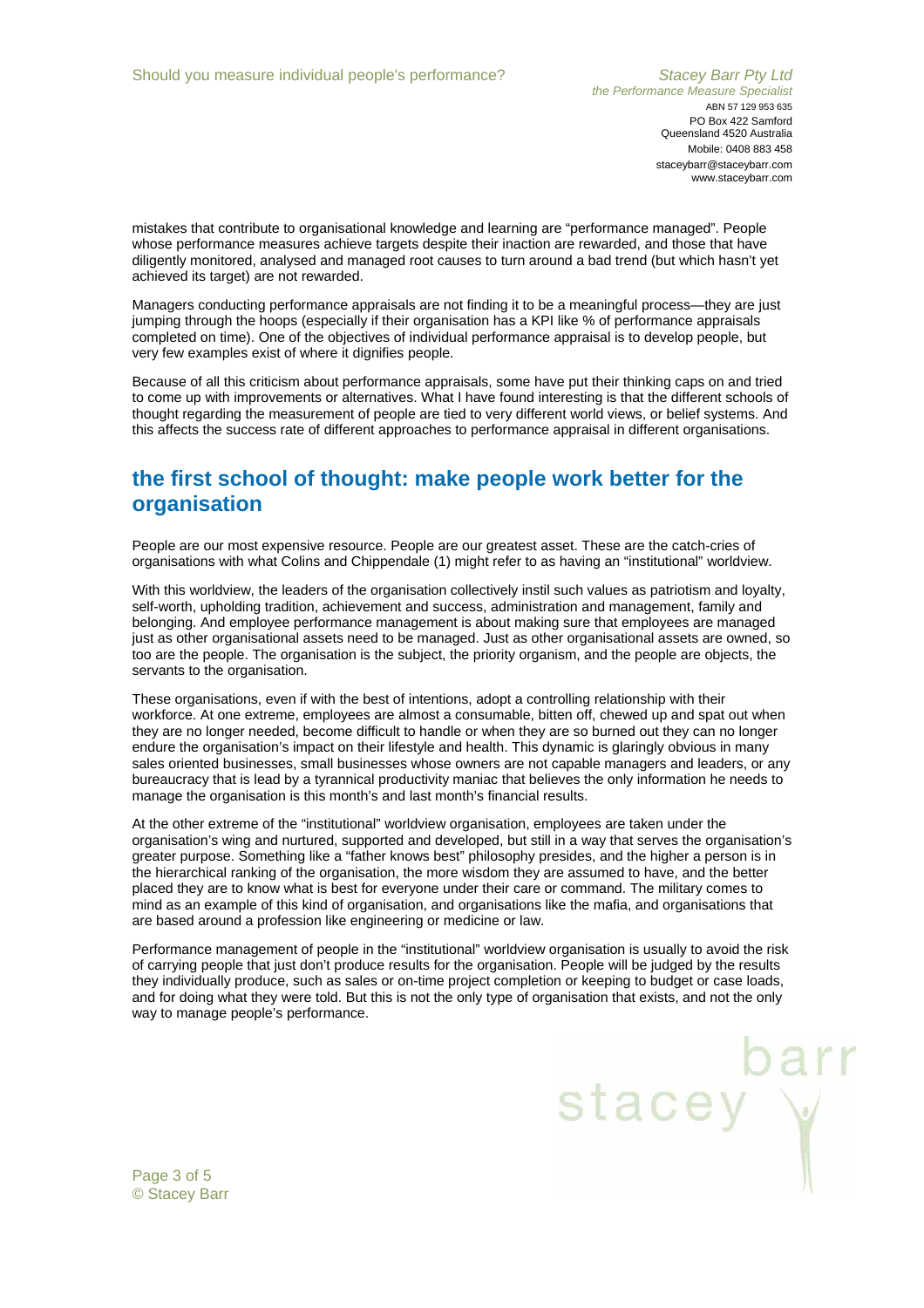#### **the second school of thought: make the organisation work better for people**

Leadership coach Shelley Holmes, from The Centre for Breakthrough Leadership (2), says "organisations need profit in the same way that humans need oxygen, but it's not their reason for existing". Their reason for existing is to help people fulfil their potential. So are people really another asset or resource of the organisation? Or are they its purpose? If we treat people as assets (even if we say they are our greatest asset) or as resources, we are treating them as objects that need to be controlled by the organisation. Assets are owned, people are not. (I personally prefer the point of view that people control organisations in a way that makes their lives, and the lives of others, more meaningful.)

An organisation whose leaders instil these values might be said to have a "collaborative project" worldview. What is important is equality, actualisation, service, autonomy, dignity and justice, ethical accountability, personal authority, empathy and generosity. And this puts performance management into a very different light. If performance management was instead value management, it would be about how the organisation can better serve the needs of the humans for which it exists.

You can see this kind of worldview in organisations like The Body Shop, which designs it processes around the social needs of its employees, customers and suppliers. They have crèches for their working mothers, they develop their products from resources that don't harm the planet and that support local communities. The organisation's purpose is not to make skincare products, it's to enrich and dignify the lives of all people that choose to associate with it.

These organisations don't make the fundamental assumption that each individual's impact on an organisational result can be isolated, singled out, independently and objectively assessed. How can this be so, when each of us interacts constantly with each other, sharing knowledge, sharing ideas, helping each other out, working on the same activities, collaborating to produce the same results? This line of thought gives rise to some other ideas about how to better motivate and reward people for the value they add to the organisation. Role-modeling, coaching, encouraging, rewarding and celebrating behaviours like sharing knowledge, sharing ideas, helping each other out, working on the same activities, collaborating to produce the same results, seeking regular feedback, acting on feedback to improve results, are more the flavour of performance management in "collaborative project" worldview organisations.

## **borrowing from the second to improve the first**

The one-size-fits-all approach to managing the performance of people clearly doesn't work. And there is enough research suggesting that traditional approaches are certainly not working for everyone. At best, there are some basic flaws in how those 'people measures' are designed. And at worst, the whole concept of measurement of people performance is completely a waste of time.

The debate shouldn't, in my opinion, be about which people performance management approach is the correct one. It's more about which approach achieves the intent you have for your organisation and your people, from the points of view of all stakeholders. And this means understanding the diversity of values that people in your organisation have, and the worldview that this collectively gives your organisation as a whole.

So you won't likely find an approach that does work for your organisation, unless you can answer quite thoroughly several important questions:

- Why do you want to measure the performance of people?
- What is the end result you want it to create?
- What are the unintended consequences, or risks, of getting and having this end result?
- What other ways could you create this end?

Page 4 of 5 © Stacey Barr